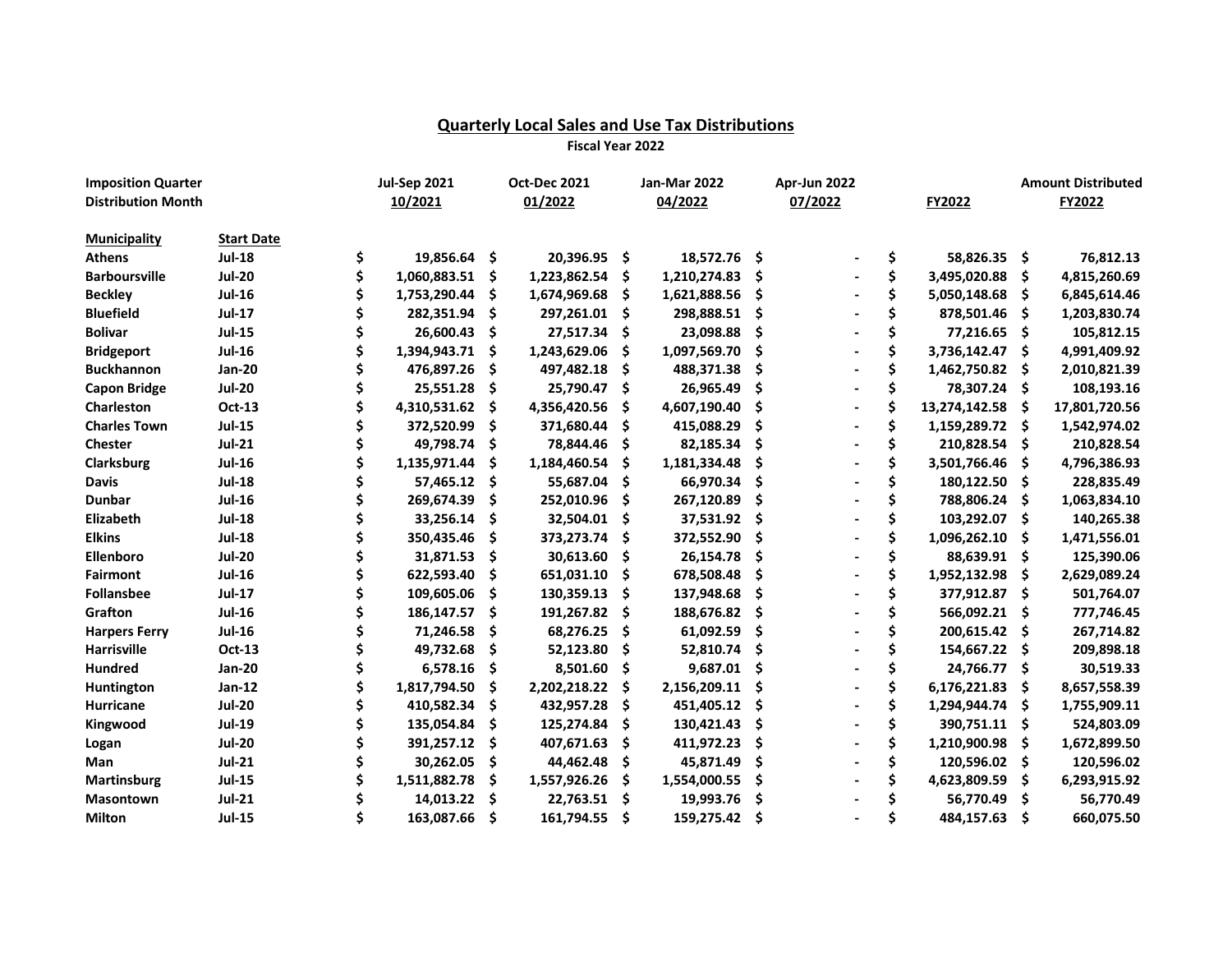| <b>Imposition Quarter</b> |                   | <b>Jul-Sep 2021</b> |     | <b>Oct-Dec 2021</b> |     | Jan-Mar 2022 |      | Apr-Jun 2022 |    |                 |      | <b>Amount Distributed</b> |
|---------------------------|-------------------|---------------------|-----|---------------------|-----|--------------|------|--------------|----|-----------------|------|---------------------------|
| <b>Distribution Month</b> |                   | 10/2021             |     | 01/2022             |     | 04/2022      |      | 07/2022      |    | FY2022          |      | FY2022                    |
| <b>Municipality</b>       | <b>Start Date</b> |                     |     |                     |     |              |      |              |    |                 |      |                           |
| Montgomery                | <b>Jul-20</b>     | \$<br>48,533.15 \$  |     | $51,110.04$ \$      |     | 42,209.10 \$ |      |              | \$ | 141,852.29 \$   |      | 190,304.21                |
| Moorefield                | <b>Jul-16</b>     | 299,895.08          | \$  | 321,095.39          | \$  | 316,364.34   | -\$  |              | \$ | 937,354.81 \$   |      | 1,256,376.38              |
| Morgantown                | <b>Jul-20</b>     | 2,274,303.99        | \$  | 2,440,532.53        | .\$ | 2,631,891.08 | - \$ |              | \$ | 7,346,727.60 \$ |      | 9,541,906.24              |
| <b>Moundsville</b>        | <b>Jul-17</b>     | 466,870.39          | \$  | 487,669.91          | -\$ | 493,608.95   | -\$  |              | \$ | 1,448,149.25    | -\$  | 1,980,846.16              |
| <b>New Cumberland</b>     | <b>Jul-17</b>     | 33,465.75           | \$. | 45,747.57 \$        |     | 38,035.79    | - \$ |              | \$ | 117,249.11 \$   |      | 152,446.44                |
| <b>New Martinsville</b>   | <b>Jul-20</b>     | 411,711.65          | \$  | 417,176.93          | \$. | 427,301.95   | -Ś   |              | \$ | 1,256,190.53    | -\$  | 1,709,250.97              |
| Nitro                     | <b>Jul-15</b>     | 505,407.95          | \$  | 492,101.35          | -S  | 489,367.30   | .\$  |              | \$ | 1,486,876.60    | S    | 2,052,633.97              |
| <b>Nutter Fort</b>        | <b>Jan-22</b>     |                     |     |                     | Ś   | 38,396.08    | - \$ |              | Ś  | 38,396.08       | - \$ | 38,396.08                 |
| <b>Paden City</b>         | $Jul-21$          | 15,594.15           | \$  | 27,003.01           | \$  | 27,796.94    | \$   |              | \$ | 70,394.10       | -\$  | 70,394.10                 |
| Parkersburg               | <b>Jul-15</b>     | 1,724,686.13        | Ś   | 1,881,463.58        | \$. | 1,751,934.23 | \$   |              | Ś  | 5,358,083.94    | -\$  | 7,277,497.67              |
| Paw Paw                   | <b>Jul-21</b>     | 6,710.71            | Ś   | 11,900.90           | \$. | 11,970.60    | \$   |              | Ś  | 30,582.21 \$    |      | 30,582.21                 |
| Pennsboro                 | <b>Jul-16</b>     | 56,843.87           | \$. | 57,997.01           | \$  | 48,489.01    | -\$  |              | \$ | 163,329.89      | -S   | 223,884.67                |
| Princeton                 | <b>Jul-17</b>     | 397,033.26          | \$  | 406,623.96          | \$. | 412,481.51   | - \$ |              | \$ | 1,216,138.73    | S    | 1,680,779.60              |
| Quinwood                  | <b>Oct-13</b>     | 3,422.77            | \$  | 4,685.10            | \$  | 3,629.47     | - \$ |              | \$ | 11,737.34       | -\$  | 16,742.50                 |
| Ranson                    | <b>Jul-15</b>     | 476,586.82          | Ś   | 456,094.38          | S   | 445,197.86   | Ś    |              | \$ | 1,377,879.06    | - S  | 1,875,339.71              |
| Ravenswood                | <b>Jul-20</b>     | 103,746.21          | Ś   | 102,460.03          | Ŝ   | 96,364.95    | -Ś   |              | \$ | 302,571.19      | -S   | 423,244.91                |
| <b>Ripley</b>             | <b>Jul-20</b>     | 376,955.21          | S   | 371,233.99          | \$  | 372,502.43   | \$.  |              | \$ | 1,120,691.63    | \$   | 1,538,930.83              |
| Romney                    | <b>Jul-16</b>     | 86,082.11           | Ś   | 89,781.00           | S   | 89,805.63    | - \$ |              | Ś  | 265,668.74      | S    | 363,432.53                |
| Rowlesburg                | $Jul-21$          | 2,153.38            | \$  | 4,043.94            | .s  | 4,173.97 \$  |      |              |    | 10,371.29       | S    | 10,371.29                 |
| <b>Rupert</b>             | Apr-13            | 14,278.99           | S   | 14,974.70           | S   | 16,747.61    | - \$ |              |    | 46,001.30       | s    | 61,781.67                 |
| Shepherdstown             | <b>Jul-17</b>     | 117,042.59          |     | 114,175.62          | .s  | 126,197.78   | -\$  |              |    | 357,415.99      | s    | 467,682.64                |
| Shinnston                 | <b>Jul-20</b>     | 85,804.73           | \$  | 89,840.11           | S   | 86,449.57    | -\$  |              |    | 262,094.41      | S    | 356,394.65                |
| <b>Sistersville</b>       | <b>Jul-17</b>     | 37,143.88           | S   | 36,817.37           | .s  | 38,188.45    | \$.  |              |    | 112,149.70      | S    | 158,890.05                |
| <b>Smithers</b>           | $Jul-21$          | 21,791.91           | \$  | 31,349.28           | .S  | 28,436.69    | . Ś  |              |    | 81,577.88       | -\$  | 81,577.88                 |
| Sophia                    | <b>Jul-21</b>     | 35,258.56           | S   | 55,577.83           | S   | 54,493.48    | Ŝ    |              | Ś  | 145,329.87      | -S   | 145,329.87                |
| <b>South Charleston</b>   | <b>Jul-16</b>     | 1,267,710.22        |     | 1,358,831.92        | .s  | 1,433,388.44 | Ś    |              | \$ | 4,059,930.58    | S    | 5,440,475.83              |
| St. Albans                | <b>Jul-17</b>     | 420,841.28          | Ś   | 421,165.15          | \$  | 431,392.01   | \$   |              | \$ | 1,273,398.44    | \$   | 1,735,108.08              |
| <b>Spencer</b>            | <b>Jul-21</b>     | 109,590.60          |     | 178,571.30          | S   | 174,403.33   | \$   |              |    | 462,565.23      | S    | 462,565.23                |
| <b>Terra Alta</b>         | <b>Jul-21</b>     | 19,437.76           | Ś   | 32,837.76           | S   | 32,780.14    | Ŝ.   |              |    | 85,055.66       | .s   | 85,055.66                 |
| <b>Thomas</b>             | <b>Jul-15</b>     | 31,381.98           |     | 26,096.39           | S   | 27,608.49    | \$   |              | Ś  | 85,086.86       | -S   | 110,887.04                |
| <b>Tunnelton</b>          | <b>Jan-22</b>     |                     |     |                     |     | 5,694.04     | Ŝ.   |              | \$ | 5,694.04        | -S   | 5,694.04                  |
| Vienna                    | <b>Jul-15</b>     | 1,050,140.13        |     | 1,078,187.11        | \$  | 1,107,282.76 | \$   |              | \$ | 3,235,610.00    | \$   | 4,374,176.08              |
| Wardensville              | <b>Jul-20</b>     | 24,484.29           |     | 24,154.28           | \$. | 23,465.22    | -\$  |              |    | 72,103.79       | S    | 97,318.63                 |
| Wayne                     | <b>Jan-18</b>     | 62,823.30           | Ś   | 98,215.45           | Ŝ.  | 100,860.28   | Ś    |              | Ś  | 261,899.03      | Ŝ    | 386,232.11                |